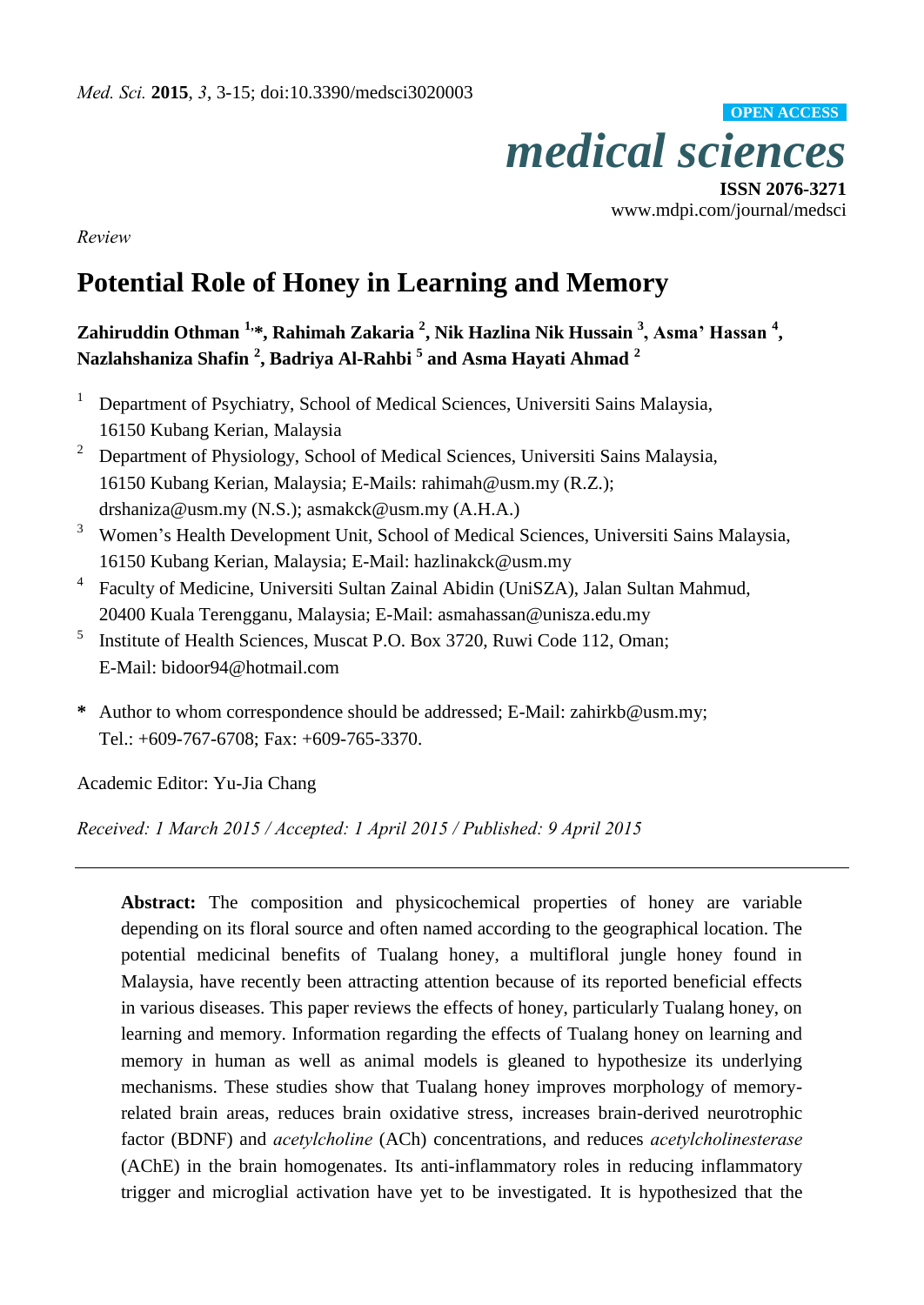improvement in learning and memory following Tualang honey supplementation is due to the significant improvement in brain morphology and enhancement of brain cholinergic system secondary to reduction in brain oxidative damage and/or upregulation of BDNF concentration. Further studies are imperative to elucidate the molecular mechanism of actions.

**Keywords:** Tualang honey; learning; memory; BDNF; ACh; AChE

# **1. Introduction**

Tualang honey derives its name from the tualang tree (*Koompassia excelsa*). The *Koompassia excelsa* tree is among the tallest trees in the world, and also one of the most prominent trees in the tropical rainforests of the Sunda Shelf. The grey, whitish bark of the tree, large bole, and often handsome crown makes it stand out amongst the other trees. It can reach up to 250 feet (approximately 80 m) in height and is found in the tropical rain forests of Sumatra, Borneo, South Thailand, and Peninsular Malaysia [1]. It is known by different names in different regions—*Mengaris* in Brunei and Sabah, *Tualang* in Peninsular Malaysia, *Sialang* in Indonesia, and *Tapang* in Sarawak. The name tualang comes from the Malay words *tua* which means old, and *helang* which means eagle. Immense parabolic honey combs hang from the bottom of their branches. The combs are up to 6 feet across and each may contain as many as 30,000 bees. One tualang tree can contain more than 100 nests and can yield about 450 kg of honey [1,2].

Tualang honey is produced by rock bee (*Apis dorsata*). It has a dark brown appearance, a pH of 3.55–4.00 and a specific gravity of 1.335 [3]. It is more acidic than other local Malaysian honeys, such as Kelulut Hitam, Kelulut Putih, and Gelam [3]. This characteristic makes Tualang honey effective against several pathogenic microorganisms [3,4]. The concentration of 5-(hydroxymethyl) furfural (HMF) in Tualang honey is greater than in other Malaysian honeys [5].

Tualang honey contains more phenolic acids and flavonoids than Manuka honey and other local Malaysian honeys [6]. A total of six phenolic acids (gallic, syringic, benzoic, trans-cinnamic, p-coumaric, and caffeic acids) and five flavonoids (catechin, kaempferol, naringenin, luteolin and apigenin) are found in Tualang honey [6–8]. Hydrocarbons constitute more than half (58.5%) of its composition. These include alcohols, ketones, aldehydes, furans, terpenes, flavonoids, and phenols [6]. Some compounds found in Tualang honey previously not reported in other honeys are stearic acids, 2-cyclopentene-1,4,-dione, 2[3H]-furanone or dihydro-butyrolactone, gamma-crotonolactone or 2[5H]-furanone, 2-hydroxy-2-cyclopenten-1-one, hyacinthin, 2,4-dihydroxy-2,5-dimethyl-3[2H] furan-3-one, and phenylethanol [6,8,9]. The vitamins, enzymes, amino acids, trace elements, and other compounds in Tualang honey have yet to be quantified.

## **2. Honey in Learning and Memory—Evidence from Human Studies**

Within the last decade, studies have been conducted using regional honey to investigate effects on learning and memory. Al-Himyari *et al.* [10] conducted a five-year pilot study involving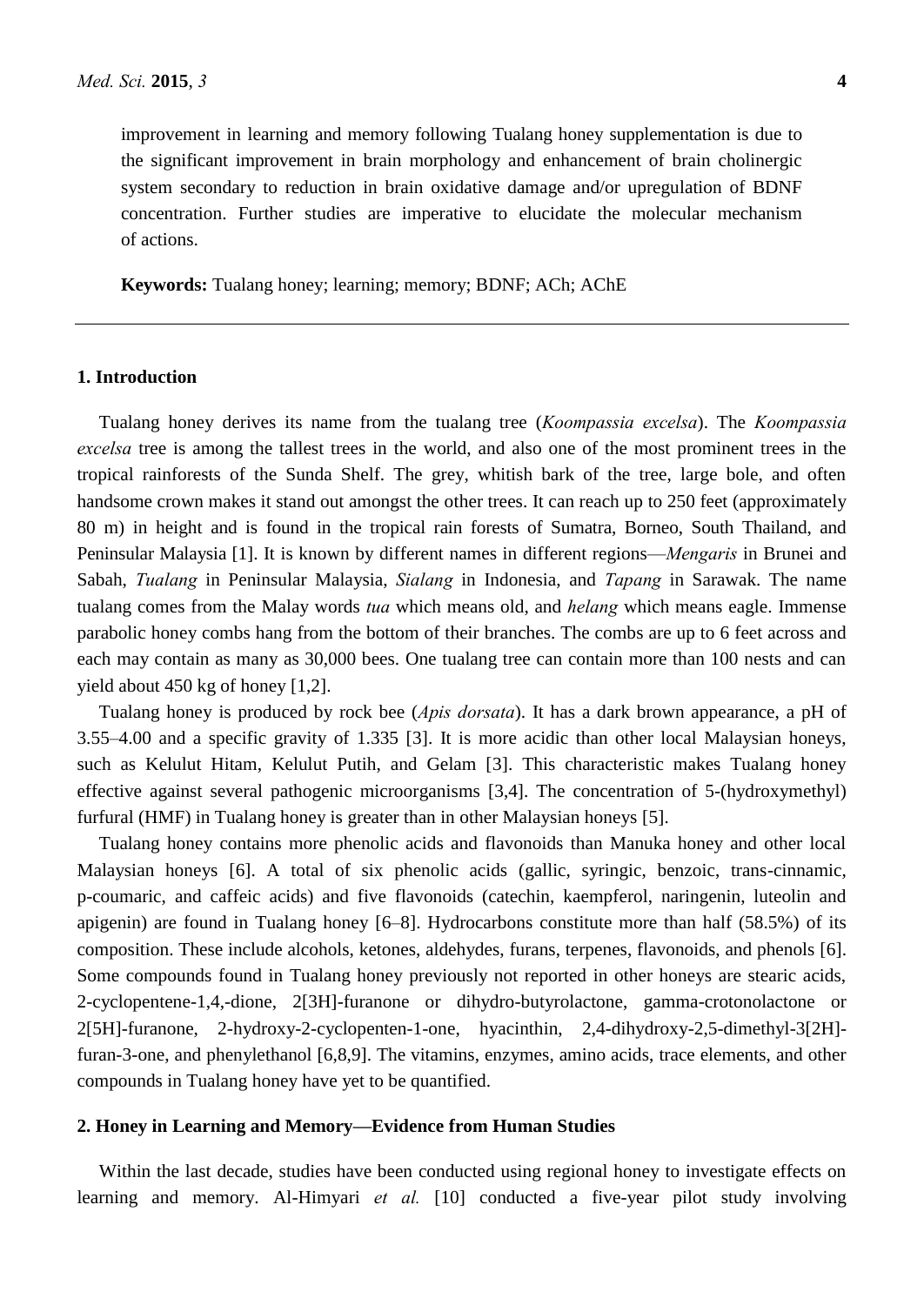2290 cognitively intact subjects and 603 with mild cognitive impairment aged 65 and older. They were randomized to receive either one daily tablespoon of Middle East honey or placebo. They found that only 95 subjects who received honey compared to 394 who received placebo developed dementia. The study concluded that honey and its properties act as natural preventive therapies for both cognitive decline and dementia.

Recent studies show that learning and memory is affected by a loss of estrogen (as in a case of postmenopausal women or ovariectomized rats), indicating a causal relationship between estrogen reduction and decrease in cognitive function [11–14]. Following this, a study using Tualang honey was conducted on 102 healthy postmenopausal women [15] randomly assigned to one of three groups; untreated control, estrogen plus progestin therapy and Tualang honey. The participants in Tualang honey and estrogen plus progestin therapy groups received 20 g Tualang honey supplement and Femoston conti 1/5 (1 mg 17-β estradiol and 5 mg dydrogesterone), respectively, daily for 16 weeks. The participants' memory and oxidative stress status were assessed pre- and post-intervention. Postmenopausal women who received Tualang honey showed improvement in their immediate memory but not in immediate memory after interference and delayed recall. This result was comparable with the memory improvement seen in women receiving estrogen plus progestin therapy [15].

Honey was also used in combination with other herbal preparations to investigate the effects of electroconvulsive therapy (ECT) on memory. A randomized double-blind clinical trial was conducted on 74 patients with mood disorders who were candidates for ECT. The patients were given 9 g of a herbal combination comprising *Crocus sativus*, *Cyperus rotundus* and honey (*n* = 36), or a placebo  $(n = 38)$  twice daily for 40 days from the ECT initiation time. Both the placebo and herbal combination capsules were supplied by a pharmacological institute in Shahrekord, Iran. ECT was performed three times a week and cognitive status was examined using Addenbrooke's Cognitive Examination-Revised (ACE-R) test on five occasions, *i.e.*, before ECT, after the fourth and the last ECT sessions, and one and two months following the last session. ACE-R scores increased significantly in the intervention group one and two months following the last ECT session. The findings confirmed the memory improving effects of *Crocus sativus*, *Cyperus rotundus* and honey [16]. However, data on the effect of each component of the herbal combination was not available to confirm the contributing effect of honey.

#### **3. Honey in Learning and Memory—Evidence from Animal Studies**

A few studies also looked at the effects of honey in animals. A study conducted by Chepulis *et al.* (2009) found better improvement in spatial memory and reduction in anxiety in rodents fed with beech forest honeydew honey compared to rodents fed with sucrose or sugar-free diet over a 12-month trial period [17]. They concluded that early introduction of honey diet is beneficial and can improve memory loss and cognitive decline associated with aging. While it is possible that the learning and memory improvement following honey supplementation is due to the sugar content in honey, these investigators controlled for this effect using sucrose.

In another study by Akanmu and collegues [18], the neurological effects of Nigerian honey were investigated by assessing its (1) spatial working memory in mice using the Y-maze test and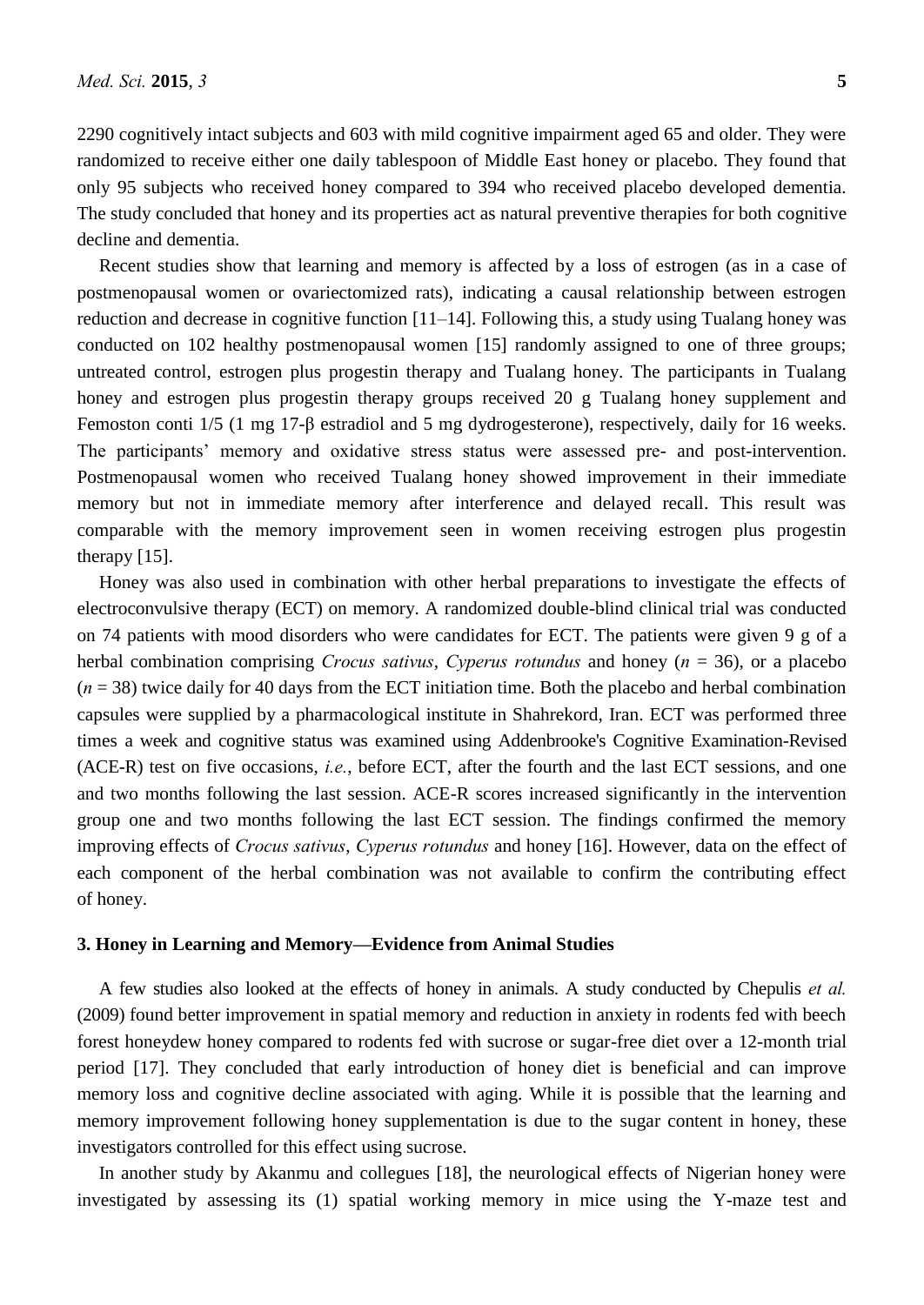pentobarbital-induced hypnosis and assessment; (2) anxiolytic activities using hole-board and elevated plus maze tests; (3) anticonvulsant activity in a picrotoxin seizure model; (4) antinociceptive activity in hot-plate and tail-flick tests; and (5) antidepressant effects using the forced swimming test. The authors of that study concluded that honey is a functional food that improves spatial working memory and possesses anxiolytic, antinociceptive, anticonvulsant, and antidepressant effects.

Honey in herbal preparation was used by Cai *et al.* [19] in an animal study. They reported that Kyung-Ok-Ko (KOK), a traditional herbal prescription composed of *Rehmannia glutinosa var. purpurae*, *Panax ginseng*, *Poria cocos*, *Lycium chinense*, *Aquillaria agallocha* and honey (0.25, 0.5, 1, or 2 g/kg) significantly attenuated ischemia-induced cognitive impairments in gerbils. KOK (Lot No., OV30) standardized with 5-hydroxymethyl furaldehyde (9.4%) for consistency of quality was donated by Kwang Dong Pharmaceutical Co. (Pyongtaek, Korea). The findings suggested that the neuroprotective effects of KOK may be mediated by its anti-inflammatory activities, resulting in the attenuation of memory impairment [19]. This study however did not identify the specific role of honey in neuroprotection.

Most of the previous animal studies on the cognitive effects of honey were conducted in young animals. A recent animal study by Al-Rahbi and colleagues administered Tualang honey to 40 ovariectomised (OVX) and 20 sham-operated female Sprague-Dawley rats. The rats' memory performance was assessed using Novel Object Recognition test. Tualang honey treatment improved both short-term and long-term memory, and enhanced the neuronal proliferation of hippocampal CA2, CA3 and DG regions compared to untreated groups [20].

Recently, it was documented that pretreatment with *Swarnabhasma* (gold) mixed with honey (called *Swarnaprashana)* for 15 days in young and aged Swiss albino mice exhibited significant improvement in learning and memory and significant decrease in whole brain acetylcholinesterase (AChE) activity [21]. However, the specific effect of honey in the preparation was not mentioned in this study.

# **4. Possible Mechanisms of Tualang Honey in Learning and Memory**

#### *4.1. Oxidative Stress and Tualang Honey*

The brain has one of the highest respiratory rates and generates oxidative damage that progressively increases over time [22]. Neurons are particularly vulnerable to cumulative oxidative damage because they are non-dividing cells that survive for decades. The generation of oxidants damages proteins, lipids, and nucleotides, possibly contributing significantly to neuron dysfunction and degeneration associated with ageing and neurodegenerative diseases [23].

Cognitive impairment can be prevented or significantly delayed by the increased intake of antioxidants in the diet, such as vitamins C and E, and β-carotene [24,25]. Biochemical and physiological studies implicate oxidative damage to central nervous system microvasculature in the aetiology of neurodegenerative diseases; including Alzheimer's disease [26]. An epidemiological and correlational study has demonstrated significant relationships between cognitive impairment and low vitamin C intake and plasma ascorbic acid levels [27]. In another study, Ortega *et al.* [28] found a significant relationship between cognitive function of elderly people and 10 dietary intake variables,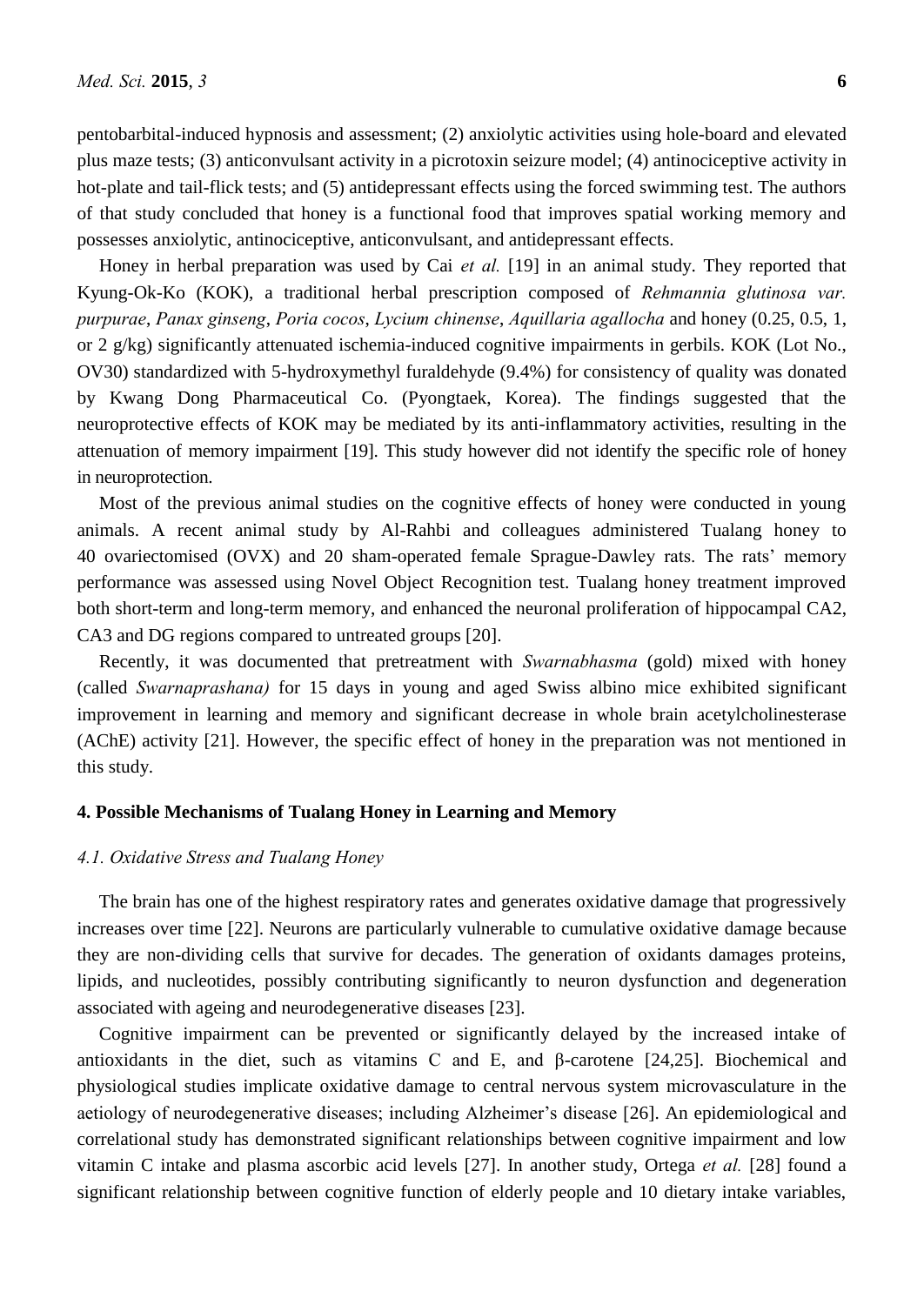including non-enzymatic antioxidants, such as vitamin E, β-carotene, and folate. A cross-sectional study involving 97 healthy Caucasian postmenopausal women found a positive association between antioxidant intake and cognition score [29]. A recent study by Devore *et al.* [30] indicated that longterm antioxidant intake e.g., carotenoids, has cognitive benefits in older adults.

Over the past few years, there has been a surge of interest in the ability of honey as an antioxidant followed by its protective effects on brain and other organs. Tualang honey, in particular, has been shown to exhibit good antioxidant and antiradical activities [6]. A study conducted on postmenopausal women showed that plasma glutathione peroxidase (GPx) and catalase (CAT) activities were notably increased, and plasma 4-hydroxynonenal (4-HNE) level significantly decreased in the women who received estrogen progestin therapy and Tualang honey supplementation. Tualang honey supplementation for 16 weeks was able to reduce blood oxidative stress levels/activities of postmenopausal women comparable to those who received estrogen progestin therapy [31]. Based on the above findings, it can be concluded that the elevation in plasma antioxidant enzymes activities and reduction in plasma lipid peroxidation may reflect similar changes in the memory-related brain areas such as hippocampus and prefrontal cortex [20]. This was clinically supported by the improvement in memory functions of postmenopausal women who received either estrogen progestin or Tualang honey [15].

Similar findings related to the influence of high radical scavenging activity of Tualang honey on cognitive functions were noted in an animal study performed by Al-Rahbi *et al.* [32]. The study showed that daily consumption of Tualang honey for 18 days in female ovariectomized rats is able to increase superoxide dismutase (SOD), glutathione *S*-transferase (GST), GPx, and glutathione reductase (GR) activities, and decreases malondialdehyde (MDA) and protein carbonyl (PCO) levels in the brain homogenate of Tualang honey-treated group as compared with the untreated stressed OVX rats. These findings are in line with the study by Oyefuga and colleagues [33] who showed that both short and long term (short term—3 weeks and long term—12 weeks) honey supplementations at a dose of 250 mg/kg body weight may increase the brain protein and CAT activities of brain cells, suggesting a significant increase in antioxidant capacity thus augmenting defenses against oxidative cell damage, cell injury, and the degenerative process of cell components *i.e.*, mitochondria, microsomes and DNA.

The positive effect on rat brain is probably partly due to the antioxidant properties found in Tualang honey such as flavonoids (catechin, kaempferol, naringenin, luteolin and apigenin) and phenolic acids (gallic, syringic, benzoic, trans-cinnamic, p-coumaric, and caffeic acids) [7–9]. The memoryameliorating effects of gallic acid found in honey were confirmed by Al Mansouri *et al.* [34], by revealing its neuroprotective effect on 6-hydroxydopamine-induced and cerebral oxidative stressinduced memory deficits. Gallic acid improved memory concomitant with increases in the total thiol pool and GPx activity and decreased MDA in the hippocampus and striatum [35].

In a rat model of Alzheimer's disease, the administration of naringenin reverses the learning, memory, and cognitive impairments caused by intracerebroventricular administration of streptozotocin [36]. Treatment with naringenin also increases the pool of reduced glutathione (GSH) and the activities of GPx, GR, GST and SOD in the hippocampus in another rat model of Alzheimer's disease [37].

Previous studies also demonstrated the oxidative stress reduction capacity of p-coumaric acid, kaempferol, luteolin and apigenin which are found in honey [38]. P-coumaric acid is able to increase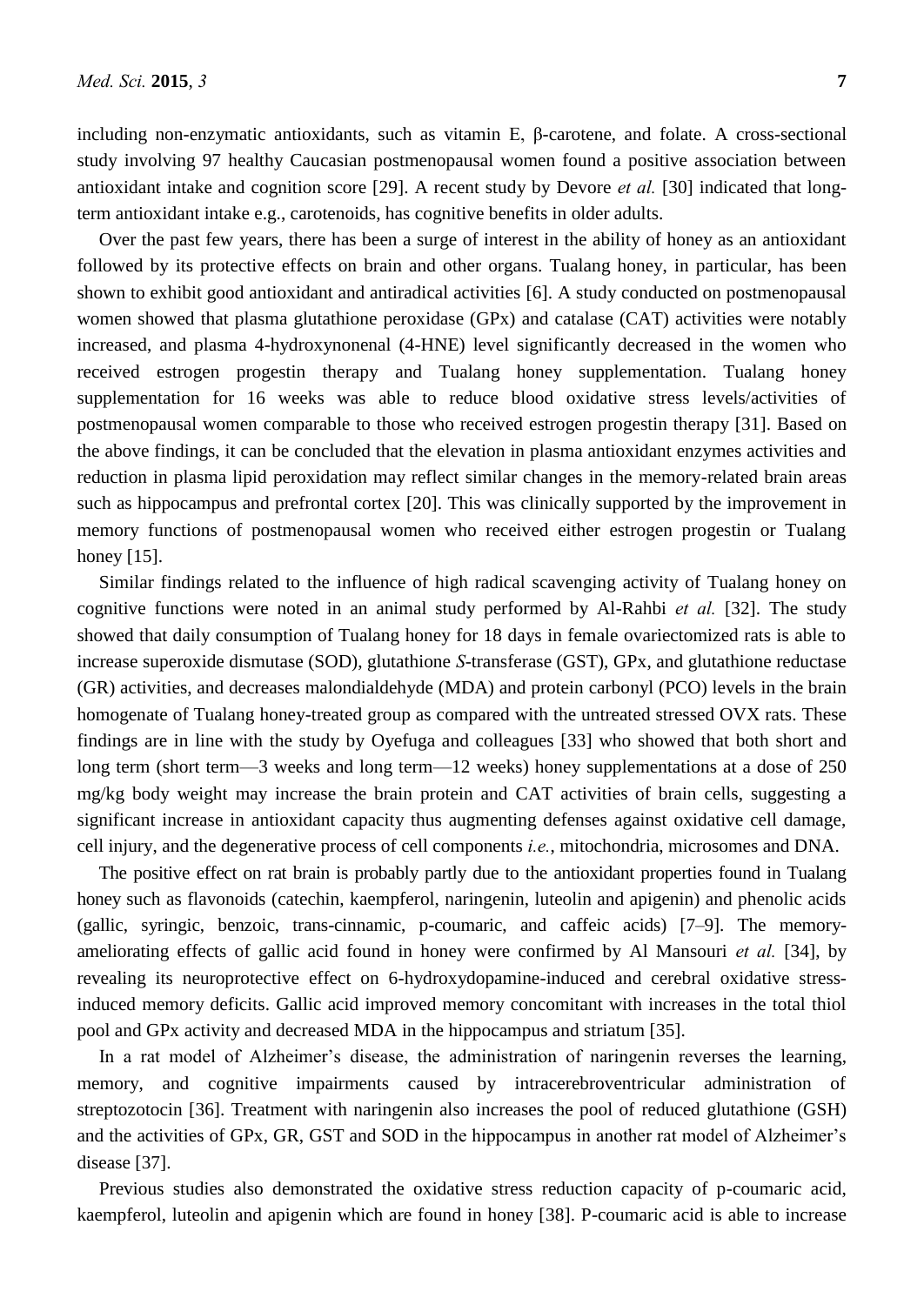the levels of GSH, SOD, and CAT activities with concomitant reduction of MDA in doxorubicininduced cardiotoxicity [39]. The administration of kaempferol has been reported to increase SOD and GPx activities, reduce MDA in the substantia nigra and prevent neuronal loss induced by MPTP (1 methyl-4-phenyl-1,2,3,6-tetrahydropyridine) [40]. The augmenting effect of luteolin on Mn-SOD and (Cu/Zn)-SOD activities as well as on the GSH levels in the cortex and hippocampus is associated with the amelioration of amyloid beta (1–40)-induced oxidative stress and cognitive deficits [41]. Apigenin inhibits the kainic acid-induced excitotoxicity of hippocampal cells in a dose-dependent manner by quenching reactive oxygen species and by inhibiting the depletion of GSH levels [42].

Tualang honey consumption enhances the defense mechanism against oxidative stress and attenuates free radical-mediated molecular destruction leading to improved arrangement and number of Nissl positive cells in the mPFC and hippocampal neurons [19,32,43]. Thus, it can be suggested that Tualang honey reduces oxidative damage and stimulates neurogenesis that underlies learning and memory performance in rats.

## *4.2. Cholinergic System and Tualang Honey*

The functional decline of memory is partially attributed to defects in cholinergic transmission. Evidence from a previous animal study noted a large decrease in the rates of spontaneous or evoked release of acetylcholine (ACh) in the aging cerebrum as compared to non-ageing rats indicating that the functional defect in the cholinergic transmission of the aging cerebrum is possibly due to a defective release mechanism of this transmitter [44]. Clinical studies suggest that the marked cognitive impairment seen in Alzheimer patients results from impaired cholinergic neurotransmission due to selective damage of specific neuronal circuits in the neocortex, hippocampus, and basal forebrain cholinergic system [45].

In addition, it has been reported that cholinergic neurotransmission is gradually impaired in Alzheimer's disease, as demonstrated by a marked loss of cholinergic neurons and substantial reductions in the numbers of nicotinic receptors in the brain [46]. In Alzheimer's disease, the decrease in neocortical choline acetyltransferase (ChAT) is correlated with the number of neurons in the nucleus of Meynert suggesting that primary degeneration of these cholinergic neurons may be related, directly or indirectly, to declining cognitive function [47,48].

Findings from the study of Al-Rahbi *et al.* [43] showed reduced concentrations of ACh and increased AChE in the brain homogenates of stressed OVX rats compared with nonstressed shamoperated controls and the effects were reversed after treatment with Tualang honey. Honey has been reported to contain choline, ACh [49], naringenin and chlorogenic acid [7–9].

Treatment with naringenin increases ChAT in the hippocampus in a rat model of Alzheimer's disease- (AD-) type neurodegeneration with cognitive impairment (ADTNDCI), with a concomitant decrease in the loss of ChAT positive neurons and impairments in spatial learning and memory [37]. Chlorogenic acid is a derivative of caffeic acid and is another common phenolic acid that is found in honey. In a study by Kwon *et al.* [50], the neuroprotective effects of chlorogenic acid on scopolamine-induced learning and memory impairment were investigated using several behavioral tests, such as the Y-maze, passive avoidance, and Morris water maze tests. Chlorogenic acid was found to significantly improve memory-related performance in all of the tests. It is concluded that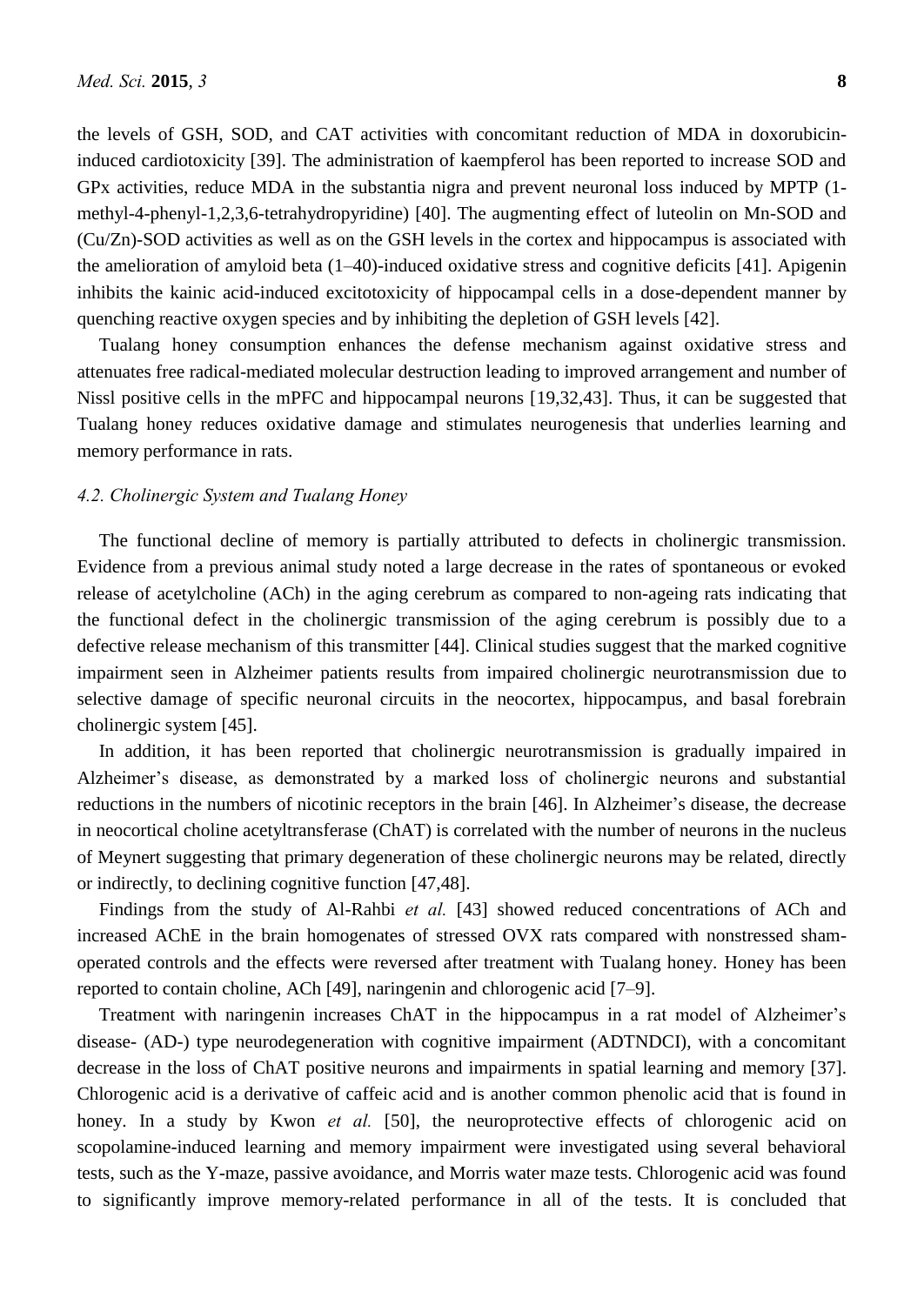chlorogenic acid may exert antiamnesic activity via the inhibition of AChE in the hippocampus and frontal cortex in both *ex vivo* and *in vitro* model systems [50].

#### *4.3. BDNF and Tualang Honey*

A growing body of evidence has emerged suggesting that brain-derived neurotrophic factor (BDNF) plays a crucial role in learning and memory [51,52] consistent with the view that those activitydependent changes in synaptic strength underlie memory processing and storage [53]. BDNF is involved in the formation of different types of memories and is also critical for maintaining longlasting storage of information in hippocampus, amygdala and insular cortex many hours after learning occurs [54]. BDNF may be relevant to counteract the natural process of memory decay, which is typical in aging and is exacerbated in some neurodegenerative disorders such as Huntington's disease and Alzheimer's disease. The conversion of short-term memory (STM) into long-term memory (LTM) is regulated at the molecular level in neurons [55–57] and involves the synthesis of new proteins that control neuronal morphology and connectivity [58]. A growing body of evidence indicates that BDNF plays a key role in the regulation of both short-term synaptic function and long-term activitydependent synaptic plasticity during memory formation [59–61]. Decreased expression of BDNF contributes to hippocampal atrophy and neuronal loss in experimental animals [62].

BDNF concentration is significantly decreased in stressed OVX rats compared to other experimental groups and the concentration is restored to normal following Tualang honey treatment [63]. Since Tualang honey is a phytoestrogen rich in flavonoids, it is possible that the mechanisms of improved learning and memory are similar to other phytochemical food rich in flavonoids such as green tea, blueberry, and Ginkgo biloba which have been shown to increase hippocampal BDNF levels [64–68]. Recently, another study reported that flavonoids-induced synthesis and secretion of BDNF in cultured rat astrocytes are mediated by the estrogen receptor [69], providing further indication of the possible underlying mechanism and needing further evaluation.

# *4.4. Anti-Inflammatory and Tualang Honey*

Ischemia-induced neuroinflammation by activating microglia, and neuroinflammatory processes in the brain are believed to play a crucial role in the development of neurodegenerative diseases as well as in neuronal injury associated with stroke [70,71]. Tualang honey has been shown to possess anti-inflammatory effects. It improves wound healing by abating the oedema, inflammation, and exudation that commonly occur in all types of wounds by stimulating growth of epithelial cells and fibroblasts [72–74]. Tualang honey also decreases the wound size of burns and provides enhanced control and containment of burn infections, especially by bacteria such as *Pseudomonas aeruginosa* [75]. In addition, it shows anti-inflammatory effect which is almost equal to the conventional treatment in treating alkali injury in rabbit's eye [76]. However, its anti-inflammatory role in reducing the triggering of neuroinflammatory and microglial activation warrants further investigation.

To date, studies on the effects of Tualang honey on learning and memory have been conducted using the whole composition of Tualang honey. Limitations of these studies meant that bioactive compounds which provide the beneficial effect and their molecular mechanism of action could not be identified. The proposed roles of Tualang honey in learning and memory is shown in Figure 1.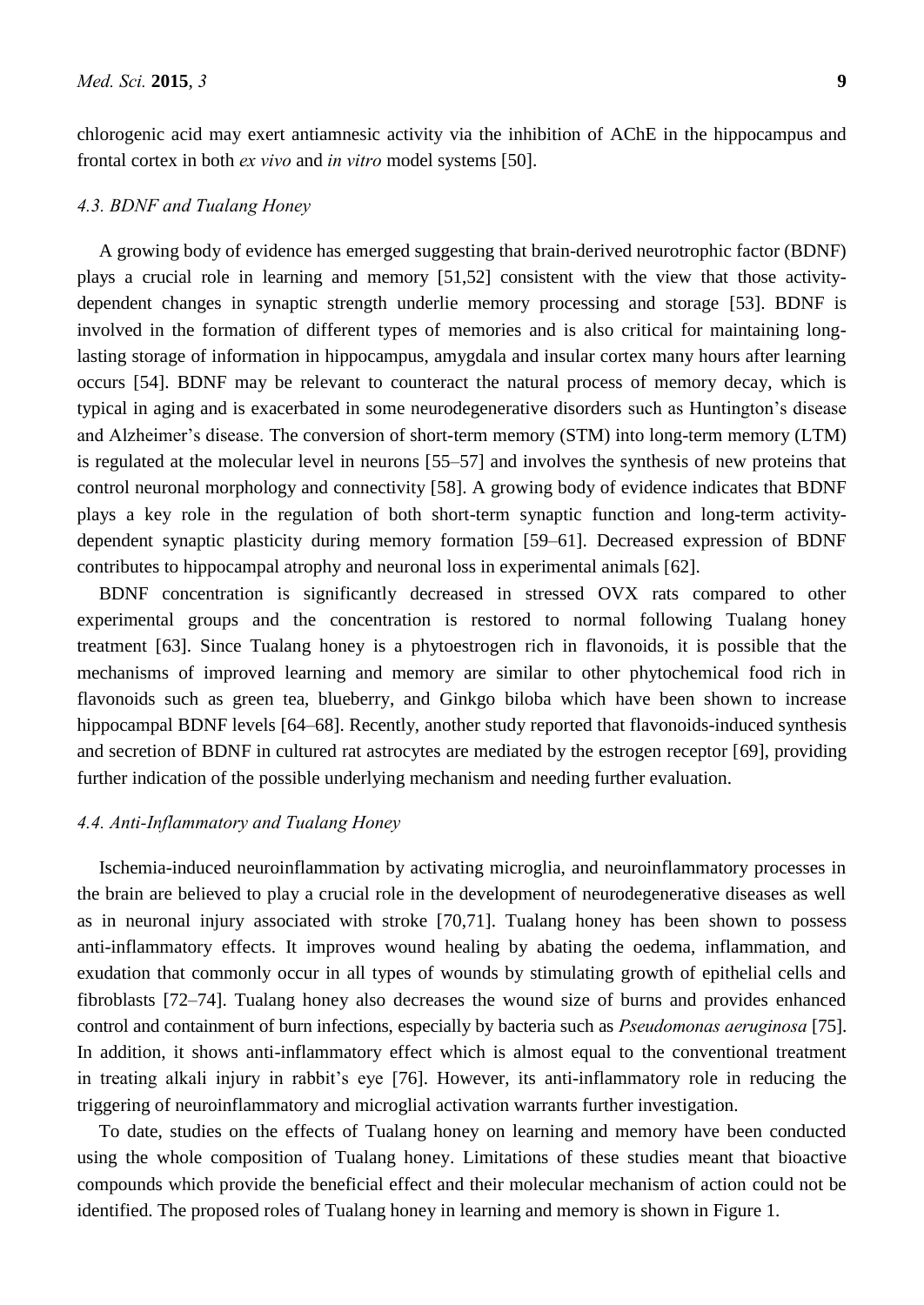

**Figure 1.** Proposed roles of Tualang honey in learning and memory.

# **5. Conclusions**

The improvement of learning and memory by Tualang honey may be due to the significant improvement in brain morphology and enhancement of the brain cholinergic system, which is possibly secondary to reduction in brain oxidative damage and/or upregulation of BDNF concentration. Tualang honey also has the capacity to inhibit the triggering of neuroinflammatory and microglial activation. Future studies should focus on its extract with known bioactive compounds, its molecular mechanisms and its essential components acting to improve learning and memory.

## **Acknowledgments**

The studies on the effects of Malaysian Tualang honey were financially supported by Research University (1001/PPSP/811083) and Short-term (304/PPSP/61311070) USM grants.

# **Conflicts of Interest**

The authors declare no conflict of interest.

## **References**

- 1. Rainforest Journal. The tualang tree or Koompassia excelsa. Available online: http://www.rainforestjournal.com/the-tualang-tree-or-koompassia-excelsa/ (accessed on 1 September 2014).
- 2. Ahmed, S.; Othman, H. Review of the medicinal effects of Tualang honey and a comparison with Manuka honey. *Malays. J. Med. Sci.* **2013**, *20*, 6–13.
- 3. Ghazali, F.C. Morphological characterization study of Malaysian honey—A VPSEM, EDX randomised attempt. *Ann. Microsc.* **2009**, *9*, 93–102.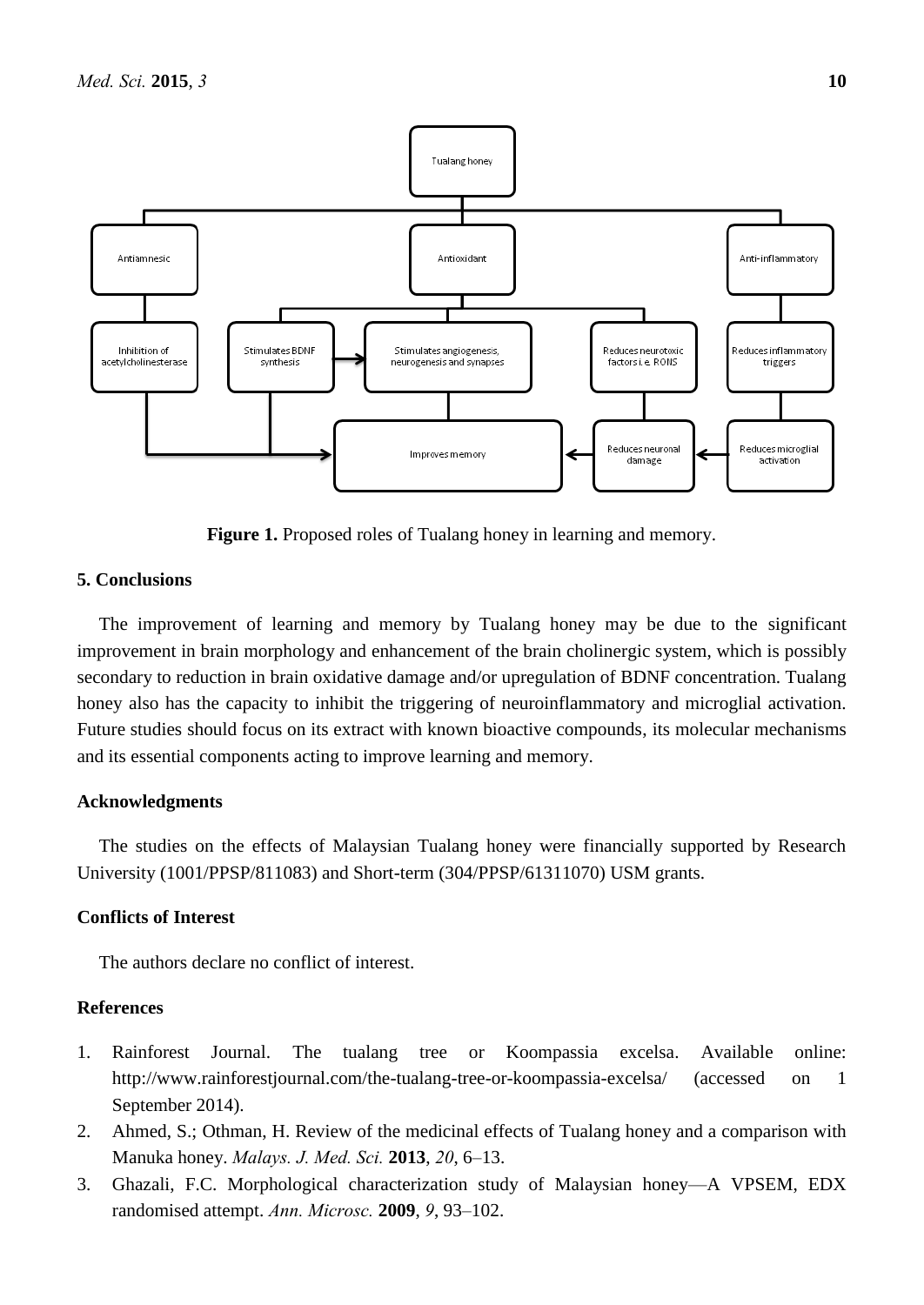- 4. Tan, H.T.; Rahman, R.A.;Gan, S.H.; Halim, A.S.; Hassan, S.A.; Sulaiman, S.A.; Kirnpal-Kaur, B. The antibacterial properties of Malaysian tualang honey against wound and enteric microorganisms in comparison to manuka honey. *BMC Complement. Altern. Med.* **2009**, *9*, 1–8.
- 5. Khalil, M.I.; Sulaiman, S.A.; Gan, S.H. High 5-hydroxymethylfurfural concentrations are found in Malaysian honey samples stored for more than one year. *Food Chem. Toxicol.* **2010**, *48*, 2388–2392.
- 6. Khalil, M.I.; Alam, N.; Moniruzzaman, M.; Sulaiman, S.A.; Gan, S.H. Phenolic Acid Composition and Antioxidant Properties of Malaysian Honeys. *J. Food Sci.* **2011**, *76*, C921–C928.
- 7. Kishore, R.K.; Halim, A.S.; Syazana, M.S.; Sirajudeen, K.N. Tualang honey has higher phenolic content and greater radical scavenging activity compared with other honey sources. *Nutr. Res.* **2011**, *31*, 322–325.
- 8. Khalil, M.I.; Mahaneem, M.; Jamalullail, S.M.S.; Alam, N.; Sulaiman, S.A. Evaluation of Radical Scavenging Activity and Colour Intensity of Nine Malaysian Honeys of Different Origin. *J. ApiProd. ApiMed. Sci.* **2011**, *3*, 4–11.
- 9. Syazana, M.S.N.; Halim, A.S.; Gan, S.H.; Shamsuddin, S. Antiproliferative effect of methanolic extraction of tualang honey on human keloid fibroblasts. *BMC Complement. Altern. Med*. **2011**, *11*, 82.
- 10. Al-Himyari, F.A. The use of honey as a natural preventive therapy of cognitive decline and dementia in the Middle East. *Alzheimers Dement.* **2009**, *5*, 247, doi:10.1016*/*j.jalz.2009.04.248.
- 11. Bimonte, H.A.; Denenberg, V.H. Estradiol facilitates performance as working memory load increases. *Psychoneuroendocrinology* **1999**, *24*, 161–173.
- 12. Daniel, J.M.; Roberts, S.L.; Dohanich, G.P. Effects of ovarian hormones and environment on radial maze and water maze performance of female rats. *Physiol. Behav*. **1999**, *66*, 11–20.
- 13. Dohanich, G.P. Gonadal steroids, learning, and memory. In *Hormones, Brain and Behavior*; Pfaff, D.W., Arnold, A.P., Etgen, A., Fahrbach, S.E., Rubin, R.T., Eds.; Academic Press (Elsevier Science): San Diego, CA, USA, 2002; Volume 2, pp. 265–327.
- 14. Sherwin, B.B. Estrogen and cognitive aging in women. *Trends Pharmacol. Sci.* **2002**, *23*, 527–534.
- 15. Othman, Z.; Shafin, N.; Zakaria, R.; Hussain, N.H.N.; Mohammad, W.M.Z.W. Improvement in immediate memory after 16 weeks of tualang honey (Agro Mas) supplement in healthy postmenopausal women. *Menopause* **2011**, *18*, 1219–1224.
- 16. Akuchekian, S.; Layegh, E.; Najafi, M.; Barekatein, M.; Maracy, M.R.; Zomorodi, M.H. Effects of herbal medicine on memory impairment in electroconvulsive therapy. *J. Res. Med. Sci.* **2012**, S59–S64.
- 17. Chepulis, L.M.; Starkey, N.J.; Waas, J.R.; Molan, P.C. The effects of long-term honey, sucrose or sugar-free diets on memory and anxiety in rats. *Physiol. Behav.* **2009**, *97*, 359–368.
- 18. Akanmu, M.A.; Olowookere, T.A.; Atunwa, S.A*.*; Ibrahim, B.O.; Lamidi, O.F.; Adams, P.A.; Ajimuda, B.O.; Adeyemo, L.E. Neuropharmacological effects of Nigerian honey in mice. *Afr. J. Tradit. Complement. Altern. Med.* **2011**, *8*, 230–249.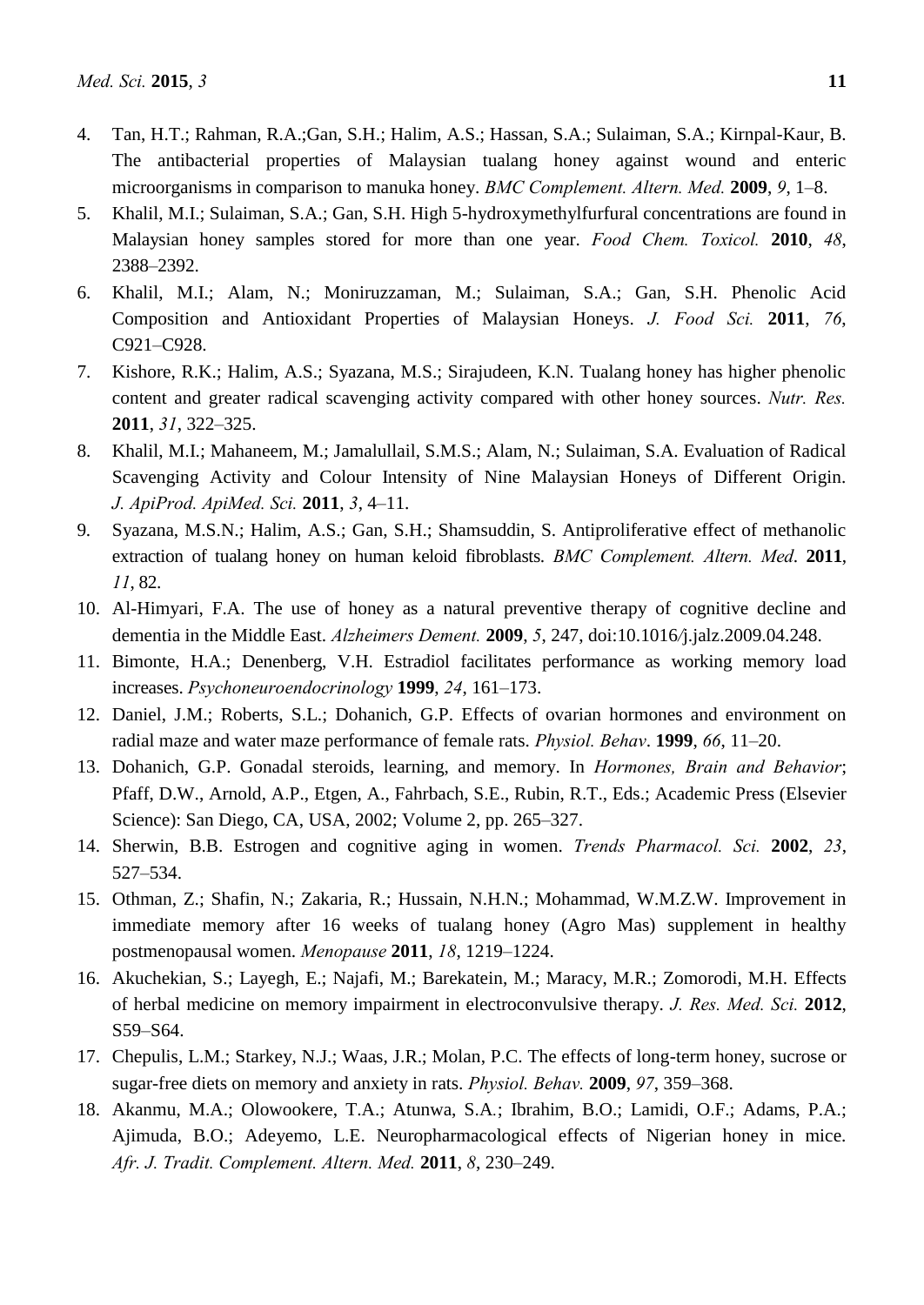- 19. Cai, M.; Shin, B.Y.; Kim, D.H.; Kim, J.M.; Park, S.J.; Park, C.S.; Won, D.H.; Hong, N.D.; Kang, D.H.; Yutaka, Y.; *et al*. Neuroprotective effects of a traditional herbal prescription on transient cerebral global ischemia in gerbils. *J. Ethnopharmacol.* **2011**, *138*, 723–730.
- 20. Al-Rahbi, B.; Zakaria, R.; Othman, Z.; Hassan, A.; Mohd Ismail, Z.I.; Muthuraju, S. Tualang honey supplement improves memory performance and hippocampal morphology in stressed ovariectomized rats. *Acta Histochem*. **2014**, *116*, 79–88.
- 21. Warad, V.B.; Shastri, R.; Habbu, P.; Katti, P.; Jagannath, A.B.; Kulkarni, V.H.; Chakraborty, M. Preparation and screening of Swarnaprashana for nootropic activity. *Int. J. Nutr. Pharmacol. Neurol. Dis.* **2014**, *4*, 170–178.
- 22. Ames, B.N.; Shigenaga, M.K.; Hagen, T.M. Oxidants, antioxidants, and the degenerative diseases of aging. *Proc. Natl. Acad. Sci. USA* **1993**, *90*, 7915–7922.
- 23. Sohal, R.S.; Weindruch, R. Oxidative stress, caloric restriction, and aging. *Science* **1996**, *273*, 59–63.
- 24. Farr, S.A.; Poon, H.F.; Dogrukol-Ak, D.; Drake, J.; Banks, W.A.; Eyerman, E.; Butterfield, D.A.; Morley, J.E. The antioxidants α-lipoic acid and N-acetylcysteine reverse memory impairment and brain oxidative stress in aged SAMP8 mice. *J. Neurochem.* **2003**, *84*, 1173–1183.
- 25. Kalmijn, S.; Feskens, E.; Launer, L.J.; Kromhout, D. Polyunsaturated fatty acids, antioxidants, and cognitive function in very old men. *Am. J. Epidemiol.* **1997**, *145*, 33–41.
- 26. Richardson, J.S. Free radicals in the genesis of Alzheimer's disease. *Ann. N.Y. Acad. Sci.* **1993**, *695*, 73–76.
- 27. Gale, C.R.; Martyn, C.N.; Cooper, C. Cognitive impairment and mortality in a cohort of elderly people. *Biomed. J.* **1996**, *312*, 608–611.
- 28. Ortega, R.M.; Requejo, A.M.; Andres, P.; López-Sobaler, A.M.; Quintas, M.E.; Redondo, M.R.; Navia, B.; Rivas, T. Dietary intake and cognitive function in a group of elderly people. *Am. J. Clin. Nutr.* **1997**, *66*, 803–809.
- 29. Brownbill, R.A.; Ilich, J.Z. Cognitive function in relation with bone mass and nutrition: Cross-sectional association in postmenopausal women. *BMC Women's Health* **2004**, *4*, 2–11.
- 30. Devore, E.E.; Kang, J.H.; Stampfer, M.J.; Grodstein, F. The association of antioxidants and cognition in the Nurses' Health Study. *Am. J. Epidemiol.* **2013**, *177*, 33–41.
- 31. Shafin, N.; Othman, Z.; Zakaria, R.; Nik Hussain, N.H. Tualang Honey Supplementation Reduces Blood Oxidative Stress Levels/Activities in Postmenopausal Women. *ISRN Oxid. Med.* **2014**, *2014*, Article ID 364836.
- 32. Al-Rahbi, B.; Zakaria, R.; Othman, Z.; Hassan, A.; Ahmad, A.H. Protective effects of Tualang honey against oxidative stress and anxiety-like behaviour in stressed ovariectomized rats. *ISRN* **2014**, *2014*, Article ID 521065.
- 33. Oyefuga, O.H.; Ajani, E.O.; Salau, B.A.; Agboola, F.; Adebawo, O.O. Honey consumption and its anti-ageing potency in White Wister albino rats. *Sch. J. Biol. Sci.* **2012**, *1*, 15–19.
- 34. Al Mansouri, A.S.; Lorke, D.E.; Nurulain, S.M.; Ashoor, A.; Keun-Hang, S.Y.; Petroianu, G.; Isaev, D.; Oz, M. Methylene blue inhibits the function of a7-nicotinic acetylcholine receptors. *CNS Neurol. Disord. Drug Targets* **2012**, *11*, 791–800.
- 35. Mansouri, M.T.; Farbood, Y.; Sameri, M.J.; Sarkaki, A.; Naghizadeh, B. Neuroprotective effects of oral gallic acid against oxidative stress induced by 6-hydroxydopamine in rats. *Food Chem.* **2013**, *138*, 1028–1033.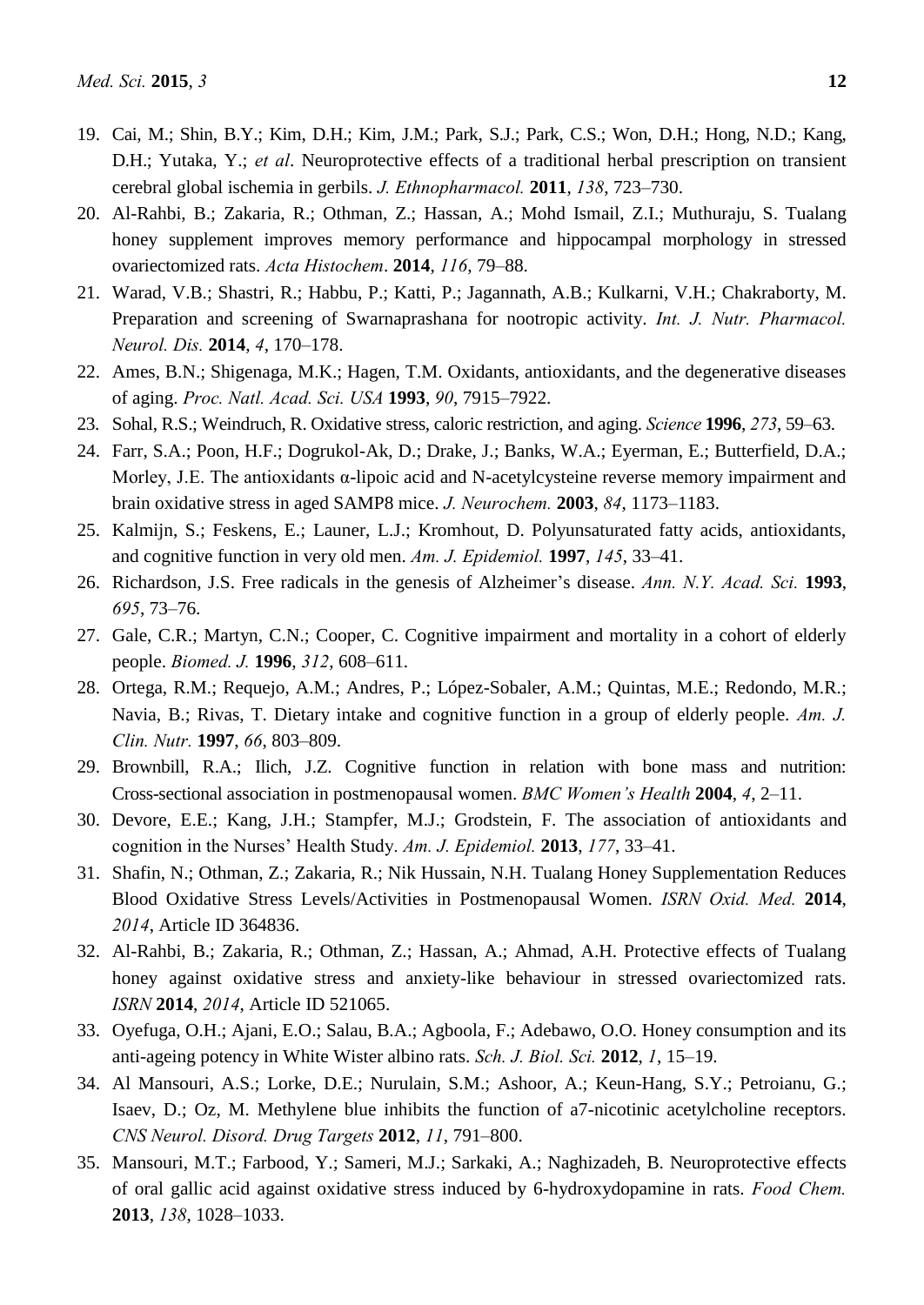- 36. Baluchnejadmojarad, T.; Roghani, M. Effect of naringenin on intracerebroventricular streptozotocin-induced cognitive deficits in rat: A behavioral analysis. *Pharmacology* **2006**, *78*, 193–197.
- 37. Khan, M.B.; Khan, M.M.; Khan, A.; Ahmed, M.E.; Ishrat, T.; Tabassum, R.; Vaibhav, K.; Ahmad, A.; Islam, F. Naringenin ameliorates Alzheimer's disease (AD)-type neurodegeneration with cognitive impairment (AD-TNDCI) caused by the intracerebroventricular-streptozotocin in rat model. *Neurochem. Int.* **2012**, *61*, 1081–1093.
- 38. Ferguson, L.R.; Zhu, S-T.; Harris, P.J. Antioxidant and antigenotoxic effects of plant cell wall hydroxycinnamic acids in cultured HT-29 cells. *Mol. Nutr. Food Res.* **2005**, *49*, 585–593.
- 39. Abdel-Wahab, M.H.; El-Mahdy, M.A.; Abd-Ellah, M.F.; Helal, G.K.; Khalifa, F.; Hamada, F.M.A. Influence of pcoumaric acid on doxorubicin-induced oxidative stress in rat's heart. *Pharmacol. Res.* **2003**, *48*, 461–465.
- 40. Li, S.; Pu, X-P. Neuroprotective effect of kaempferol against a 1-methyl-4-phenyl-1,2,3,6 tetrahydropyridineinduced mouse model of Parkinson's disease. *Biol. Pharm. Bull.* **2011**, *34*, 1291–1296.
- 41. Tsai, F.S.; Cheng, H.Y.; Hsieh, M.T.; Wu, C.R.; Lin, Y.C.; Peng, W.H. The ameliorating effects of luteolin on beta-amyloid-induced impairment of water maze performance and passive avoidance in rats. *Am. J. Chin. Med.* **2010**, *38*, 279–291.
- 42. Han, J.Y.; Ahn, S.Y.; Kim, C.S.; Yoo, S.K.; Kim, S.K.; Kim, H.C.; Hong, J.T.; Oh, K.W. Protection of apigenin against kainate-induced excitotoxicity by anti-oxidative effects. *Biol. Pharm. Bull.* **2012**, *35*, 1440–1446.
- 43. Al-Rahbi, B.; Zakaria, R.; Othman, Z.; Hassan, A.; Ahmad, A.H. The effects of Tualang Honey Supplement on Medial Prefrontal Cortex Morphology and Cholinergic System in Stressed Ovariectomised Rats. *IJARNP* **2014**, *7*, 28–36.
- 44. Sastry, B.V.R.; Janson, V.; Jaiswal, N.; Tayeb, O. Changes in enzymes of the cholinergic system and acetylcholine release in the cerebra of aging male Fischer rats. *Pharmacology* **1983**, *26*, 61–72.
- 45. Terry, A.V., Jr.; Buccafusco, J.J. The cholinergic hypothesis of age and Alzheimer's disease-related cognitive deficits: Recent challenges and their implications for novel drug development. *J. Pharmacol. Exp. Ther.* **2003**, *306*, 821–827.
- 46. Maelicke, A. The pharmacological rationale for treating vascular dementia with galantamine (Reminyl). *Int. J. Clin. Pract. Suppl.* **2001**, *120*, 24–28.
- 47. Perry, E.; Curtis, M.; Dick, D.; Candy, J.; Atack, J.; Bloxham, C.; Blessed, G.; Fairbairn, A.; Tomlinson, B.E.; Perry, R.H. Cholinergic correlates of cognitive impairment in Parkinson's disease: Comparisons with Alzheimer's disease. *J. Neurol. Neurosurg. Psychiatry* **1985**, *48*, 413–421.
- 48. Francis, P.T.; Perry, E.K. Cholinergic and other neurotransmitter mechanisms in Parkinson's disease, Parkinson's disease dementia, and dementia with Lewy bodies. *Mov. Disord.* **2007**, *22*, S351–S357.
- 49. Heitkamp, K. Pro and contra honey. Are statements on the effects of honey'scientifically sufficient reliable. *Oecotrophologie* **1984**, 1–60.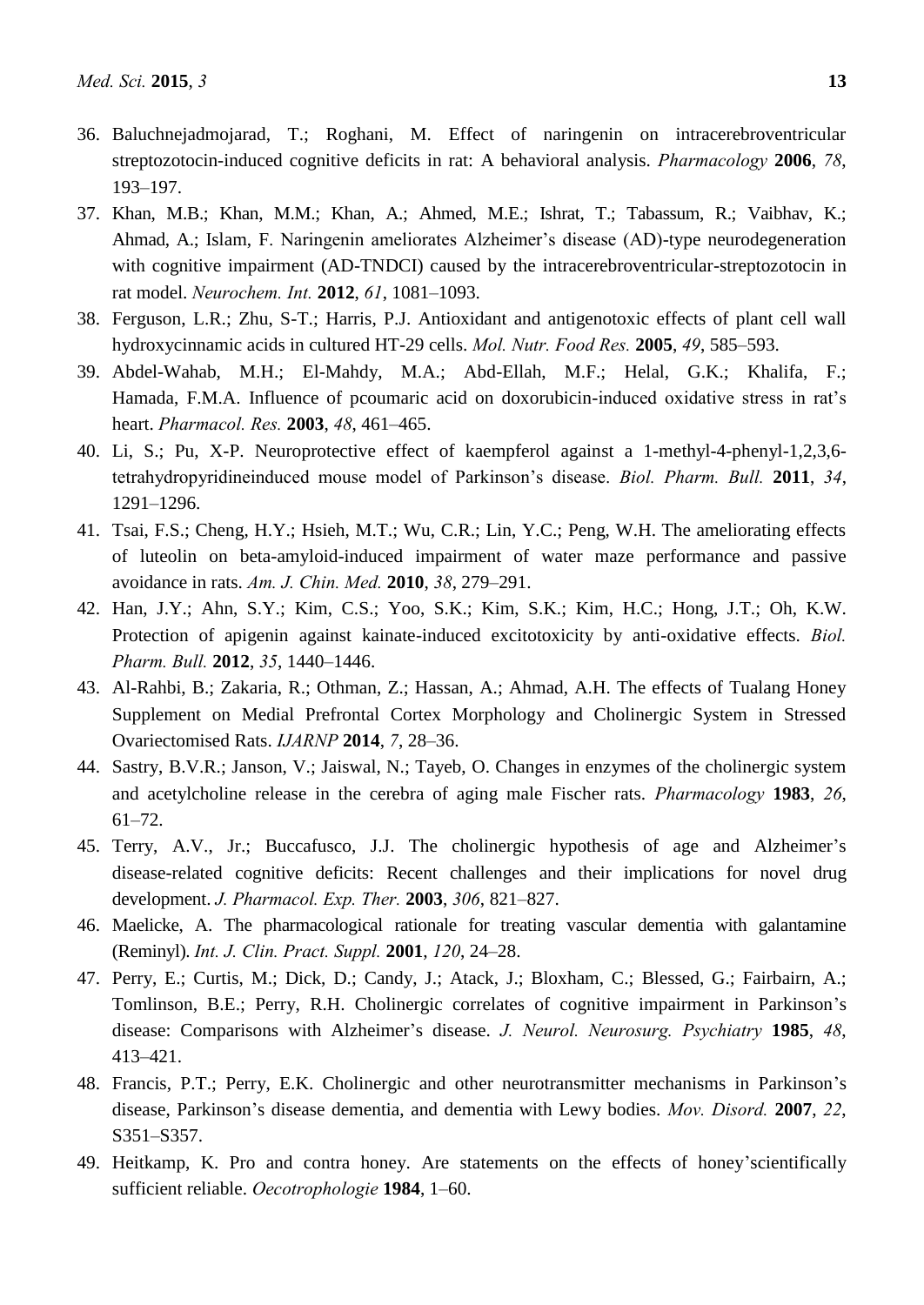- 50. Kwon, S.H.; Lee, H.K.; Kim, J.A.; Hong, S.I.; Kim, H.C.; Jo, T.H.; Park, Y.I.; Lee, C.K.; Kim, Y.B.; Lee, S.Y.; *et al*. Neuroprotective effects of chlorogenic acid on scopolamine-induced amnesia via anti-acetylcholinesterase and anti-oxidative activities in mice*. Eur. J. Pharmacol*. **2010**, *649*, 210–217.
- 51. Tyler, W.J.; Alonso, M.; Bramham, C.R.; Pozzo-Miller, L.D. From acquisition to consolidation: On the role of brain-derived neurotrophic factor signaling in hippocampal-dependent learning. *Learn. Mem.* **2002**, *9*, 224–237.
- 52. Pang, P.T.; Lu, B. Regulation of late phase LTP in normal and aging hippocampus: Role of secreted protein tPA and BDNF. *Ageing Res. Rev.* **2004**, *3*, 407–430.
- 53. Kandel, E.R. The molecular biology of memory storage: A dialog between genes and synapses. *Science* **2001**, *294*, 1030–1038.
- 54. Bekinschtein, P.; Katche, C.; Slipczuk, L.; Gonzalez, C.; Dorman, G.; Cammarota, M.; Izquierdo, I.; Medina, J.H. Persistence of long-term memory storage: New insights into its molecular signatures in the hippocampus and related structures. *Neurotox. Res*. **2010**, *18*, 377–385.
- 55. Igaz, L.M.; Bekinschtein, P.; Vianna, M.M.; Izquierdo, I.; Medina, J.H. Gene expression during memory formation. *Neurotox. Res*. **2004**, *6*, 189–204.
- 56. Athos, J.; Impey, S.; Pineda, V.V.; Chen, X.; Storm, D.R. Hippocampal CRE mediated gene expression is required for contextual memory formation. *Nat. Neurosci.* **2002**, *5*, 1119–1120.
- 57. Izquierdo, I.; Medina, J.H. Memory formation: The sequence of biochemical events in the hippocampus and its connection to activity in other brain structures. *Neurobiol. Learn. Mem.* **1997**, *68*, 285–316.
- 58. McGaugh, J.L. Memory—A century of consolidation. *Science* **2000**, *287*, 248–251.
- 59. Bekinschtein, P.; Cammarota, M.; Igaz, L.M.; Bevilaqua, L.R.; Izquierdo, I.; Medina, J.H. Persistence of long-term memory storage requires a late protein synthesisand BDNF- dependent phase in the hippocampus. *Neuron* **2007**, *53*, 261–277.
- 60. Bekinschtein, P.; Cammarota, M.; Katche, C.; Slipczuk, L.; Rossato, J.I.; Goldin, A.; Izquierdo, I.; Medina, J.H. BDNF is essential to promote persistence of long-term memory storage. *Proc. Natl. Acad. Sci. USA* **2008**, *105*, 2711–2716.
- 61. Poo, M.M. Neurotrophins as synaptic modulators. *Nat. Rev. Neurosci.* **2001**, *2*, 24–32.
- 62. McEwen, B.S. Stress and hippocampal plasticity. *Annu. Rev. Neurosci.* **1999**, *22*, 105–122.
- 63. Al-Rahbi, B.; Zakaria, R.; Othman, Z.; Hassan, A.; Ahmad, A.H. Enhancement of the brain BDNF concentration and restoration of HPA axis reduce depressive-like behaviour in stressed ovariectomised rat treated with Tualang honey. *Sci. World J.* **2014**, *2014*, doi:10.1155/2014/310821.
- 64. Williams, C.M.; El Mohsen, M.A.; Vauzour, D.; Rendeiro, C.; Butler, L.T.; Ellis, J.A.; Whiteman, M.; Spencer, J.P. Blueberry-induced changes in spatial working memory correlate with changes in hippocampal CREB phosphorylation and Brain-Derived Neurotrophic Factor (BDNF) levels. *Free Radic. Biol. Med*. **2008**, *45*, 295–305.
- 65. Li, Q.; Zhao, H.F.; Zhang, Z.F.; Liu, Z.G.; Pei, X.R.; Wang, J.B.; Cai, M.Y.; Li, Y. Long-term administration of green tea catechins prevents age-related spatial learning and memory decline in C57BL/6 J mice by regulating hippocampal cyclic amp-response element binding protein signaling cascade. *Neuroscience* **2009**, *159*, 1208–1215.